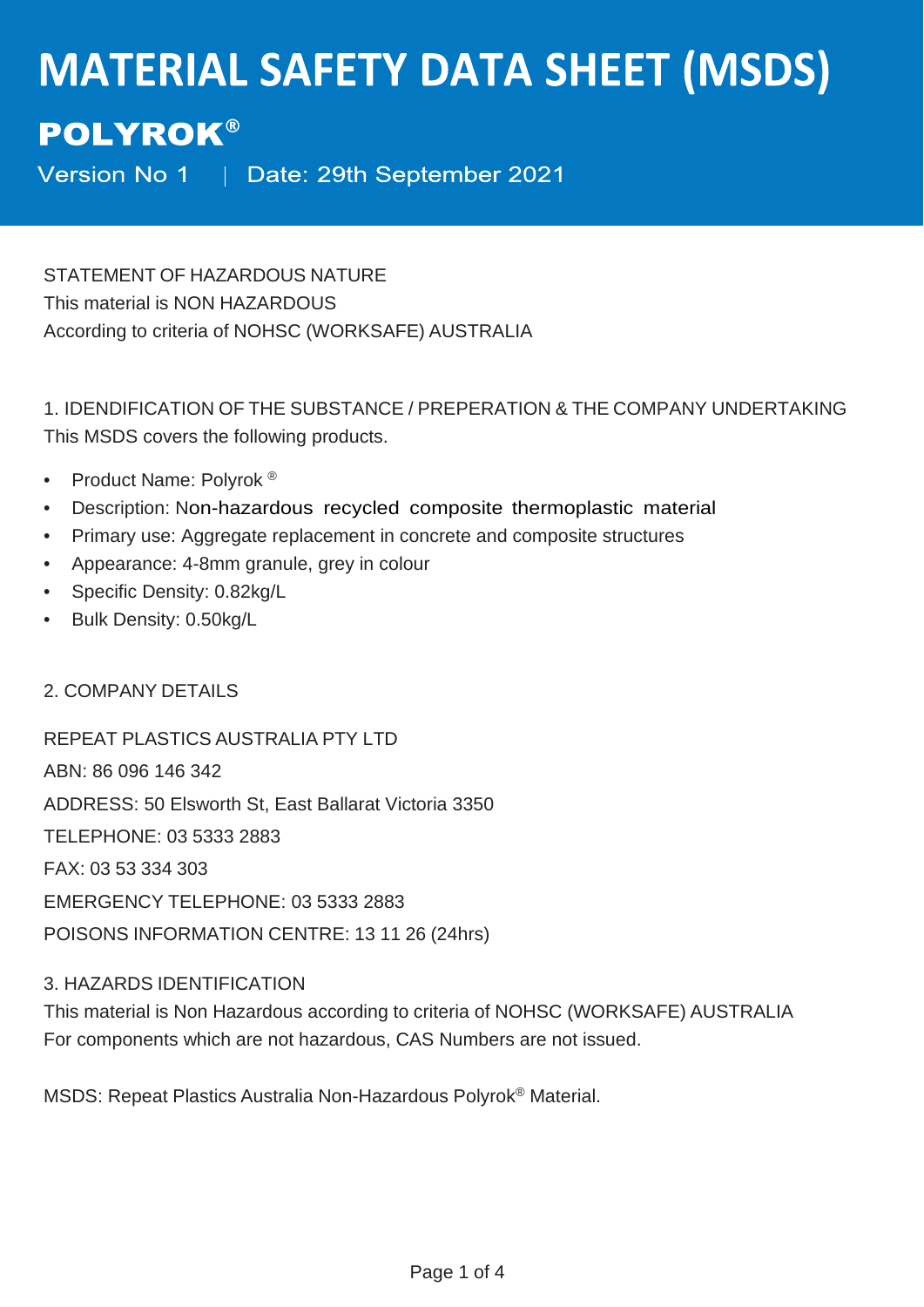# 4. COMPOSITION / INGREDIENT INFORMATION

Primary Use: Aggregate replacement in concrete and composite structures

| <b>Chemical Entity</b> | CAS No     | Proportion |
|------------------------|------------|------------|
| Co-polymer of Ethylene | 26221-73-8 | $< 50\%$   |
| Polypropylene          | 9003-07-0  | $> 50\%$   |

Encapsulated dispersion of organic and / or in-organic pigments, fillers and additives.

# 5. FIRST AID MEASURES

General Information: At room temperature the product is neither an irritant nor gives off

Hazardous vapours. The measures given below apply only to critical situations. (Fire, smoke etc)

Swallowed: Rinse mouth thoroughly with water. Seek medical attention if effect persists.

Eye: Wash out immediately with running water for fifteen minutes, eye lid to be held open. If effect persists seek medical attention.

Skin: Wash off with plenty of warm, soapy water. Do not use organic solvents. If effect persists seek medical advice.

Inhaled: Remove to fresh air, rest until recovered and keep warm. Consult Occupational Health Physician if effect persists.

Ingestion: Adverse health effects due to ingestion are not anticipated.

Advice to Doctor: TREAT SYMPTOMATICALLY

# 6. FIRE FIGHTING MEASURES

Specific Hazards: NOT APPLICABLE

Fire Fighting Advice: Fire / Explosion Hazard: all beware of combustible gases that will be Generated.

Extinguishing Medium: Water fog/spray, dry chemical, and carbon dioxide.

BREATHING APPARATUS TO BE WARN IN FIRE SITUATION

# 7. ACCIDENTAL RELEASE MEASURES

Personal Protection: Wear gloves if appropriate

Clean up Spills / Leaks: Not appropriate (SOLID MATERIAL)

Land Fill Conditions: Suitable Landfill. (RECYCLE IS PREFERED)

MSDS: Repeat Plastics Australia Non-Hazardous Polyrok® Material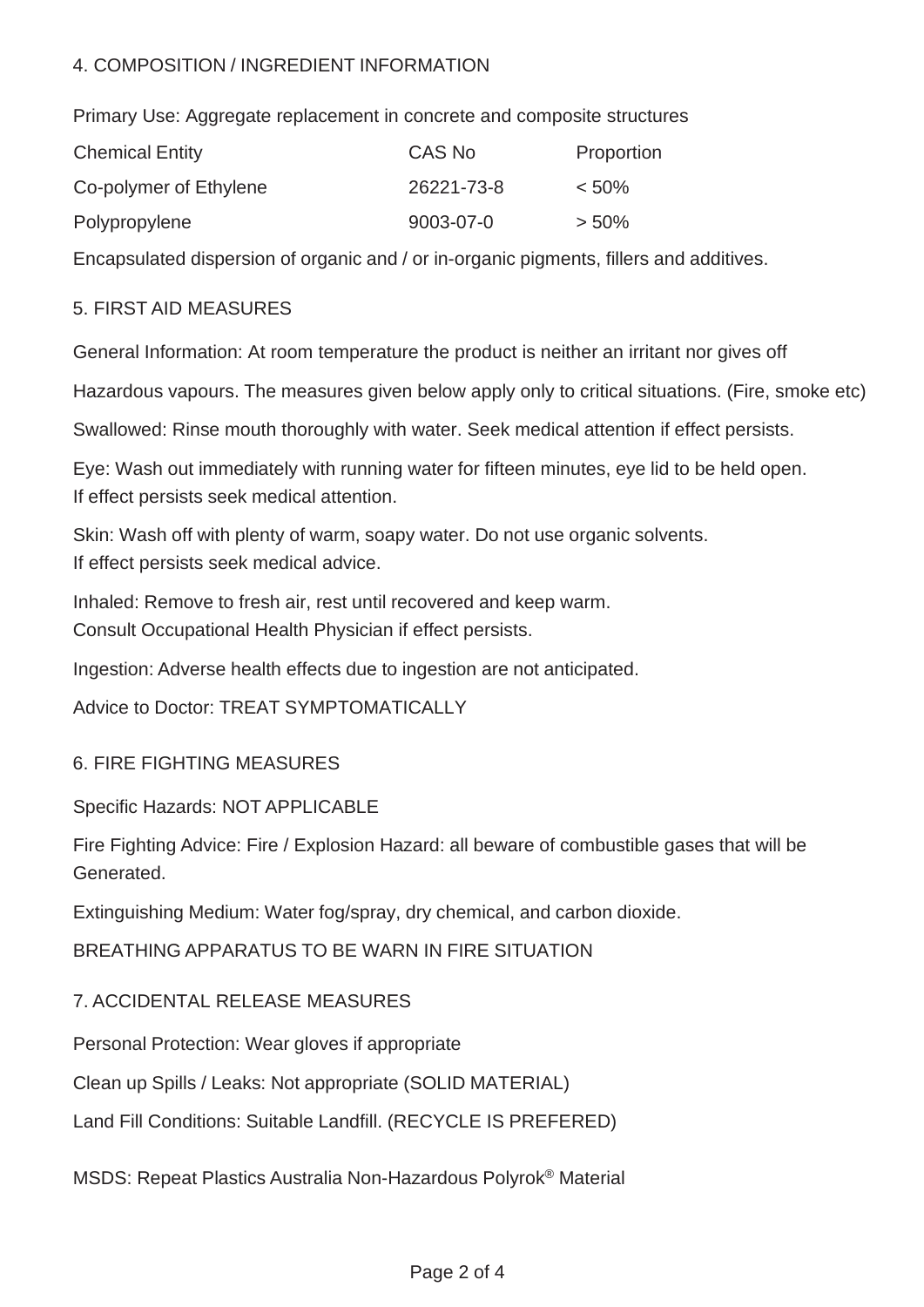## 8. HANDLING & STORAGE

Storage: Store in area away from ignition sources.

# 9. EXPOSURE CONTROLS / PERSONAL PROTECTION

Exposure Standard: TWA (Work Safe / ACGIH): Not Assigned STEL (Work Safe / ACGIH): Not Assigned. Engineering Controls: Ventilation: Provide appropriate exhaust ventilation if dust is generated. Personal Protection: Skin: Wear Gloves. Eyes: Wear Safety Glasses. Inhalation: Wear dust protection if dust is generated.

#### 10. PHYSICAL & CHEMICAL PROPERTIES

| <b>Chemical Type:</b>       | Additives in polymer matrix |
|-----------------------------|-----------------------------|
| <b>Decomposition Point:</b> | $>$ 350 C                   |
| <b>Boiling Point:</b>       | Not Applicable.             |
| <b>Melting Point:</b>       | >190 C                      |
| Vapour Pressure:            | Not Applicable.             |
| <b>Specific Gravity:</b>    | $0.75 - 0.95$               |
| Flash point:                | Not determined.             |
| <b>Flammability Limits:</b> | Not Known.                  |
| Solubility in Water         | <b>NIL</b>                  |
| Hazardous Ingredients:      | Not Applicable.             |

# 11. STABILITY AND REACTIVITY

| Stability:        |                                                   | <b>Stable</b> |                 |
|-------------------|---------------------------------------------------|---------------|-----------------|
| Explosion Hazard: |                                                   |               | Not Applicable. |
|                   | Hazardous Decomposition Products: Not Applicable. |               |                 |
|                   | Incompatible Substances:                          |               | Not Applicable. |

#### 12. TOXICOLOGICAL INFORMATION

#### **Acute**

Swallowed: Obstruction may cause choking. Eye: Mechanical damage only Skin: Not Probable. (Encapsulated Ingredients.) Inhaled: Not Relevant. (Solid Form) Chronic: No information available for the product.

# 13. ECOLOGICAL INFORMATION

No data available, but due to very low solubility of the products in water, no adverse effects are Foreseen.

MSDS: Repeat Plastics Australia Non-Hazardous Polyrok® Material